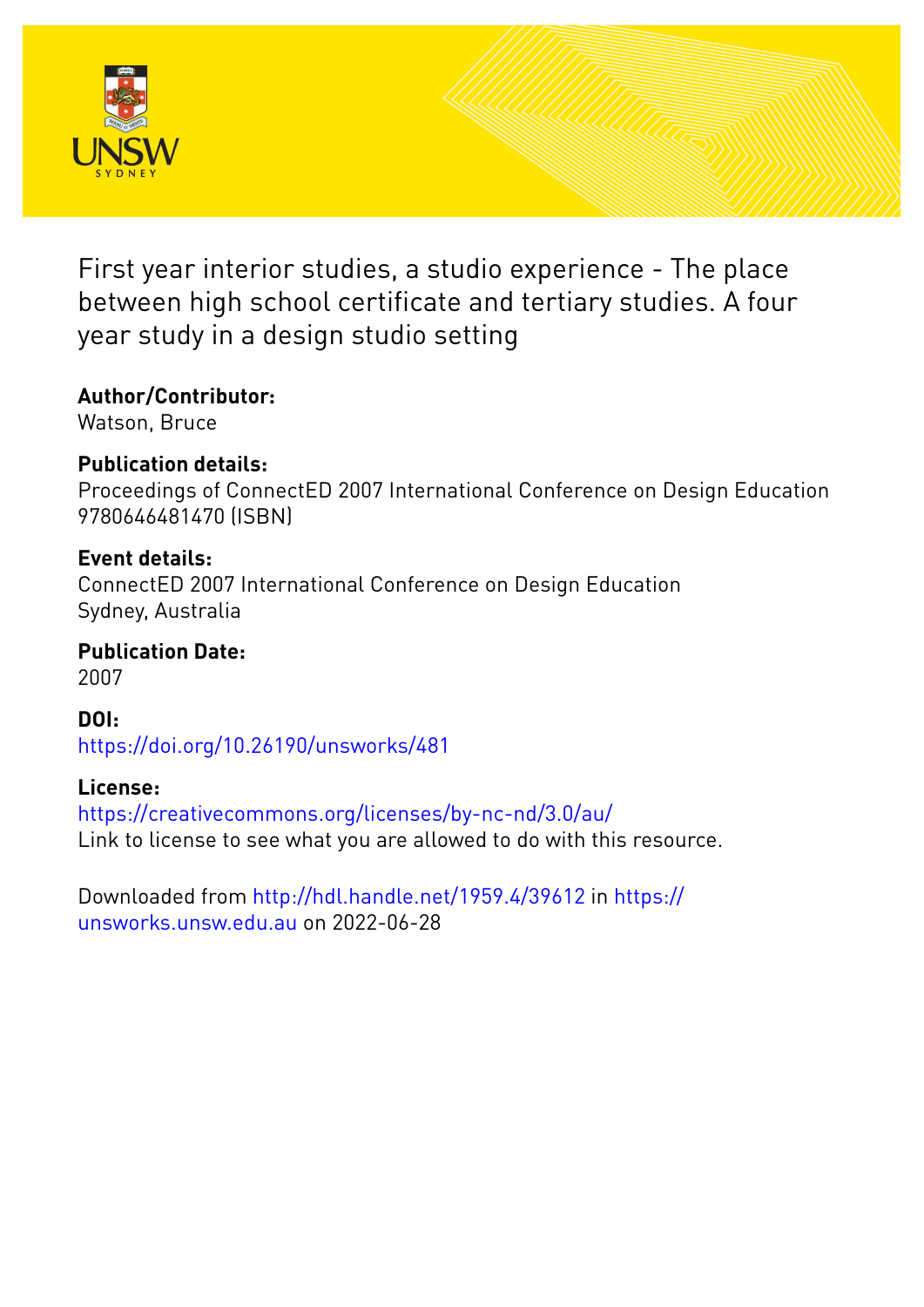# First year interior studies, *a studio experience* – The place between High School Certificate & tertiary studies.

## A four Year Study in a design studio setting

### Bruce Edward Watson

### The University of New South Wales, Faculty of the Built Environment, Interior Architecture program Sydney, 2052 Australia.

### First Year Interior studies, a studio experience – The place between Higher School Certificate & tertiary studies.

### *A four Year Study in a design studio setting*

This paper will form the *beginnings* of a research enterprise mapping notions associated with initial design studio activities in a University setting of an Interior Architecture degree at the University of New South Wales, Sydney Australia.

The first year experience in a university design course is an intricate teaching and learning experience to structure and support. The skills and attributes throughout this first year of design education form a critical underpinning of a student's future success within both the chosen design course and a future career in design. First year student's abilities to comprehend design begin at a diverse stage of development this is dependent on the extent of prior educational exposure to design teaching. The teaching of first year design must anticipate this specific level of knowledge and devise a teaching strategy for such conditions.

The first year session one design course at the University of New South Wales, Faculty of the Built Environment, Interior Architecture program, Sydney Australia has been taught since 2001 with regular modifications and improvements made based on a student and peer reflective review process. This design course *design studio one* provides students with a design alphabet of professional skills coupled with learning strategies which develop the beginnings of design attributes.

These skills and attributes provide a possibility for students to assemble future design words, statements and philosophies in years to come as part of a mature design vocabulary to confront a life within the practice of interior architecture. The first year course has now been completed by one graduate year and 4 undergraduate years still currently within the Faculty of the Built Environment, University of New

South Wales, Sydney Australia. This paper will begin to explore the workings of this learning structure in an attempt to unpack teaching and learning strategies of varying complexities. There link with professional skills and the learning and teaching synergies experienced, planned and unplanned, seen and unseen.

The four year degree course, Bachelor of interior Architecture at UNSW operates two sessions per year with the design studio subject area as the major component of the four year degree. This major area of study is supported through the first two years of the degree with additional mandatory study areas - Technology, History, Theory and Communications. Beyond the first two years design studio subjects remain the prime area of teaching and are then supported by a series of elective areas of study allowing the students to tailor design there final years within the degree course.

The first year interior course forms a nexus between the student's final year within the Australian high school setting and the second session of a University experience. This course attempts to form the beginnings of design skills and attributes within the first year student through a series of design studio experiences choreographed to entice develop and reorganize a students means of considering assessing and responding.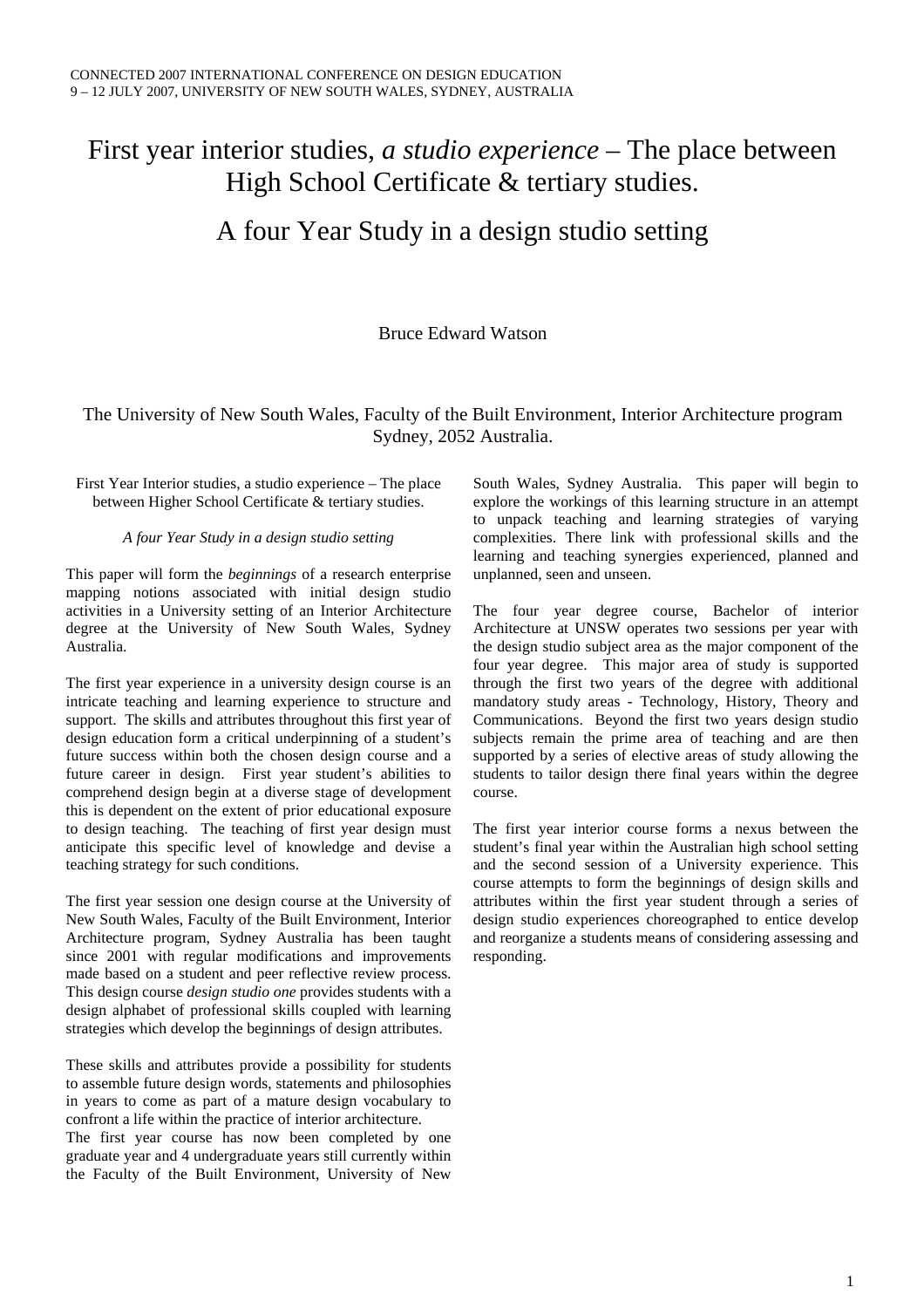### **SKILL**

- Noun 1 the ability to do something well; expertise or dexterity. 2 a particular ability.
- verb usu. as noun skilling train (a worker) to do a particular task.
	- ORIGIN Old Norse, 'discernment, knowledge'.

skill (sk l)

Proficiency, facility, or dexterity that is acquired or developed through training or experience. See Synonyms at ability.

- a. An art, trade, or technique, particularly one requiring use of the hands or body.
- b. A developed talent or ability: *writing skills.*

#### **ATTRIBUTE**

• verb  $\Theta$ tribyoot/ (attribute to) regard as belonging to or being caused by.noun /atribyoot/ 1 a characteristic or inherent quality or feature. 2 an object that represents a person, status, or office.

— DERIVATIVES attributable  $/2$ tribyoot $-$ b'l/ adjective attribution noun.

### *—* ORIGIN Latin attribuere 'assign to'.

*Oxford English dictionary; Oxford University Press Available from : http://www.askoxford.com [cited 13 March 2007].* 

An approach to teaching and learning that embraces design knowledge and techniques alone will not equate unconditionally to the formation of an interior architect. As at the core of what a designer possesses are more than skills or knowledge and rather a set of broad adaptive intuitive *abilities or attributes,* responding with dexterity and invention as the specific design condition necessitates.

The response to these conditions by the designer encompasses more than meets the eye, this slight of hand that is mere production is only part of an answer. The reality being, design is forged from a breadth of ideologies and methodologies pertinent to the individual design issue and concurrently the designer's individual approach and interpretation of the specific design. These ideologies and methodologies are supported by a skill set of taught and learnt experiences and techniques. Some of these skills being visible whilst others not.

The skills which are visible tend to shaped of a tangible real output, fashioned at the hand of the designer and placed within the world clearly visible. The invisible abilities or *attributes* are not seen as a direct tangible reflection of doing but rather part of an inherent intangible quality amalgamating resourcefulness creativity and visual thinking with an

appropriate response. These abilities are held together by a flexible design dexterity - adaptability. These outputs are difficult to define consistently as are not shaped as representation and adapt from one design issue to the next as required. Thus creating *adaptability* itself as an inherent quality of each individual design approach, formed as an integral component of the individual nature of the design circumstances.

As no one design issue or situation resembles another no systematized or homogeneous design approach can be used or identified therefore taught – *a teaching and learning risk emerges*. Design solutions are infinitely diverse and as a consequence must be tailor made and specific to individual conditions. For that reason the teaching of these invisible qualities that services this diversity must be thought of in another manner other than the visible.

The skill set associated with interior architecture could initially be considered to be a derivative of other design professions skill sets. However beyond the initial development of these skills the specificity of the skill sets becomes directed and honed towards the interior architecture/design industries requirements and standards. These skills reflect the particular and specialized practice of interior architecture. The nature and quality of these skills and attributes is reflective of a design methodology that embraces an interior position of design this being an ability to construct an interior environment specific in relationship to itself - *the interior.*

These skill sets align more closely to planning sequences and spatial qualities and interior experiences than skills sets and attributes associated with urban and greater site issues of architecture. Attributes *initially* are broad-spectrum in nature focusing further as the student develops a greater understanding of the specific area of expertise that is interior architecture or design

The essential technical *skills* of a designer are able to be taught or the knowledge of these abilities expressed and demonstrated in a teaching and learning setting due to the practical and visible type of the expertise. However communicating the essence of an attribute such as adaptability in such a similar manner creates a more challenging and complex teaching and learning scenario. Given the characteristic of an attribute as something that can exist as unquantifiable due to its inherent and sometimes invisible nature, how then are these taught in a university setting built around interior architecture?

For most first year students the world around them and the world they move through have not been something to question. This can be due to age, life experience or simply a mode of operation that has not been exposed to a questioning process previously. This accepting approach to an environment and lack of questioning by the first year student forms a strong opinion of what is an *interior*. There interior environment represents a dialect that has been learnt as a language that occurs in a fixed manner, something that is known and understood as the way it is and not something to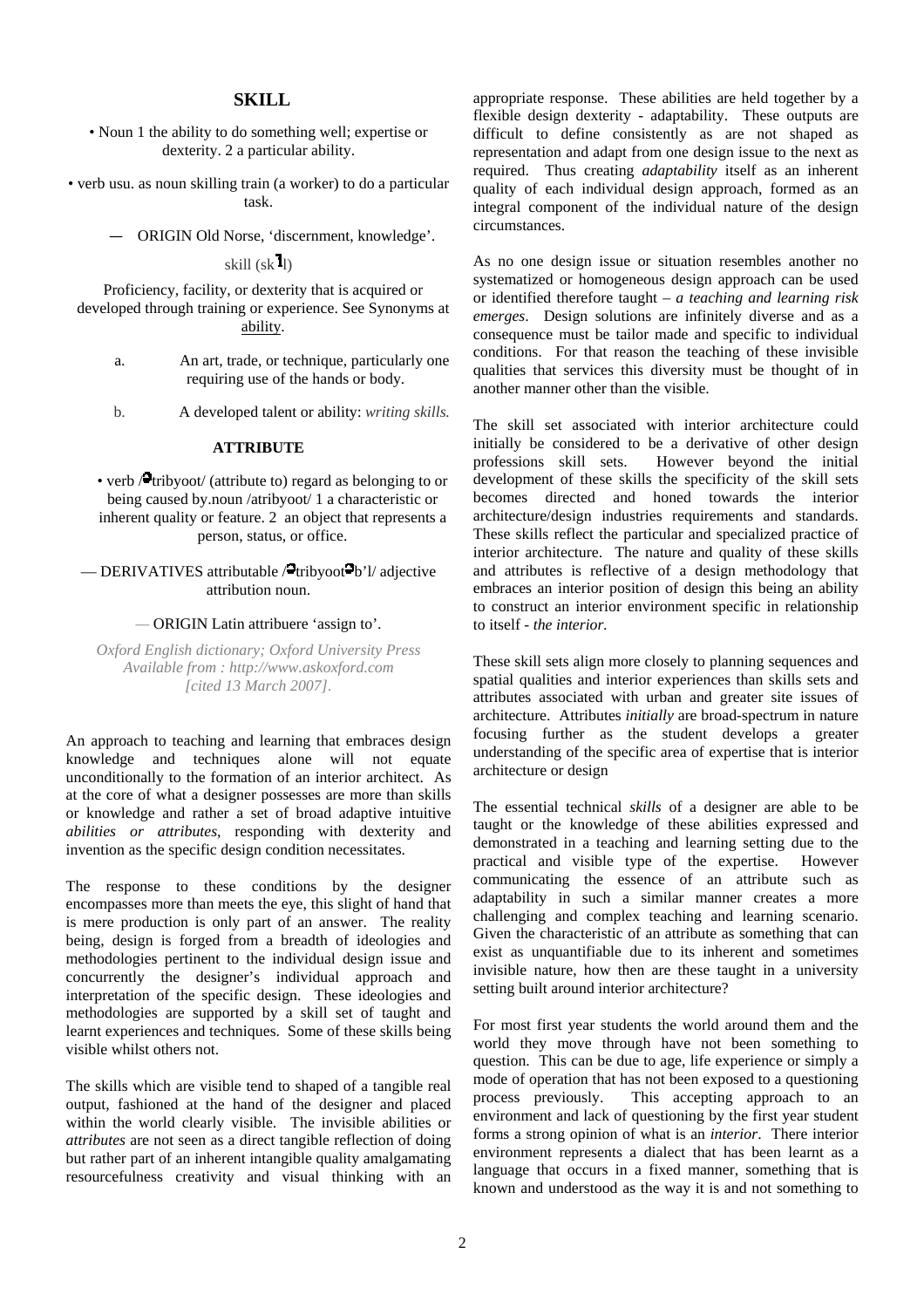question. The use of design specific exercises extending a first year students comprehension of there broader environment can begin to develop an ability of observation and enquiry and response beyond there current sphere of design understanding. The attribute of adaptability emerges here as a primary catalyst in an awakening within the student of possibility and difference as an acceptance of potential change and innovation.

These qualities exist as a complex conundrum relating to an understanding that for the most is identified as a component of design worldliness or design experience. Hence the term '*teaching'* may not comprehensibly signify the approach to developing an attribute such as adaptability as it is not a representable technical devise able to be simply demonstrated. The ethic of *practice makes perfect* may still however be applied to the attribute as with a technical skill, however the *practice* requires a rigor greater than hand and eye coordination. In this complex relationship between visible technical skills and invisible attributes the emergence of both abilities concurrently becomes paramount. It is this correlation between the two and there development which allows for learning expansion and success by the student in there first year of design studies.

The need to encourage and set in motion an approach of enquiry and a technical skill base within the student is seen as an essential mode of design teaching. Design education becomes only a part of this framework, alluding *partially* to a design answer or possibility or existence of. Instilling a curiosity that informs a student's knowledge of the existence of possible margins and peripheries which require exploration and identification in the pursuit of a design answer becomes the design educator's realm. Dealing with abstract notions of possibilities rather than answers defies any solution which is prescriptive hence encouraging a students own developmental design methodology that is independent and unique. This process circumnavigates and exposes students to both visible technical skills and invisible attributes. Developing an understanding within the student of this balance is imperative, without this understanding the relationship may not be formed by the student. An awareness of the potency of this learning philosophy within the student can act as a catalyst for the unfolding of the process.

The ability to anticipate possible unforeseen narratives which may or may not exist within the breadth of the design brief is an essential component of a designers own design process. The teaching and learning of this subject matter that is grounded in possibility and the unforeseeable is a difficult maneuver. Merely teaching around the issue with the hope this adaptability will be stirred from within the student maintains a high risk factor. In many cases this teaching approach can form *part* of an appropriate tact; however the probability of students not being engaged is high. Carefully choreographed and managed design opportunities encouraging and enhancing self learning act as successful methodologies in accelerating a design maturity which encompasses the attribute of adaptability.

These attributes that allow a designer to respond and reinvent adaptively appear at times far more ingrained or inherent than those of possible technical skills, which are learnt rather than activated. *The dilemma is further problamitized*. The learning of technical skills is acquired at a session one first year level through hand and eye coordination developed around practical exercises repetitive in character (technical drawing, model making, etc). This method of "practice makes perfect" is a training philosophy applied and proven in many fields, the harder the skill the more practice in design specific tasks are required. The invisibility of the functions of an attribute such as adaptability creates a more complex teaching and learning dilemma requiring an approach equal to the attribute itself. Adaptability, *the ability to change or be changed,* requires the approach of practice makes perfect coupled with an additive of creative visualization and problem solving exercises diverse and complex in their composition.

This structure should broaden a students peripheral design understandings whilst encouraging a focus on the practice of adaptability itself. This specific training methodology built around broad spectrum problem solving within design complex scenarios alludes to a process of investigation and enquiry. This process intern contributes to the formation of such attributes as adaptability - as a by product - is an essential layering woven amongst the skills component of any design course. This choreographed weaving of skills and attributes, visible and invisible, within a first year design syllabus highlights a process of enquiry which is *not* at first obvious to the student. Being a type of hidden agenda within the sequenced learning promoting a self learning and resourcefulness amongst students – this resourcefulness is the beginning of an ability that is *adaptability,* a hidden inherent attribute.

Dull echoes of a designer dwell in the depths of all first year students struggling to rise to the surface. Waiting for that moment when the puzzle of the design labyrinth forms a cohesive ability of enquiry and response, signaling the awakening of a designer – *the penny drops*.

All design learning is dependent on many aspects or links in the design educations chain. The degree to which a student has an aptitude for the assimilation and synthesis of design teaching becomes paramount within this system. The ability of the student to comprehend and deal with design learning occurs at diverse intervals throughout the design studio sequence across the years of the particular degree. This phenomenon of design learning *"the design penny dropping"* can be attributed to many issues; previous education or a natural spatial awareness, life experience or level of maturity, travel and general worldliness, talent and dedication to training, passion for the genre or simply something that cannot be identified. Within design studio activities a correlation can be drawn between the design penny dropping and design skill sets and design attribute accumulation and the coherent amalgamation of the two.

Great talents seem to bubble to the surface of any learning situation enchanted with a devote capability and approach to